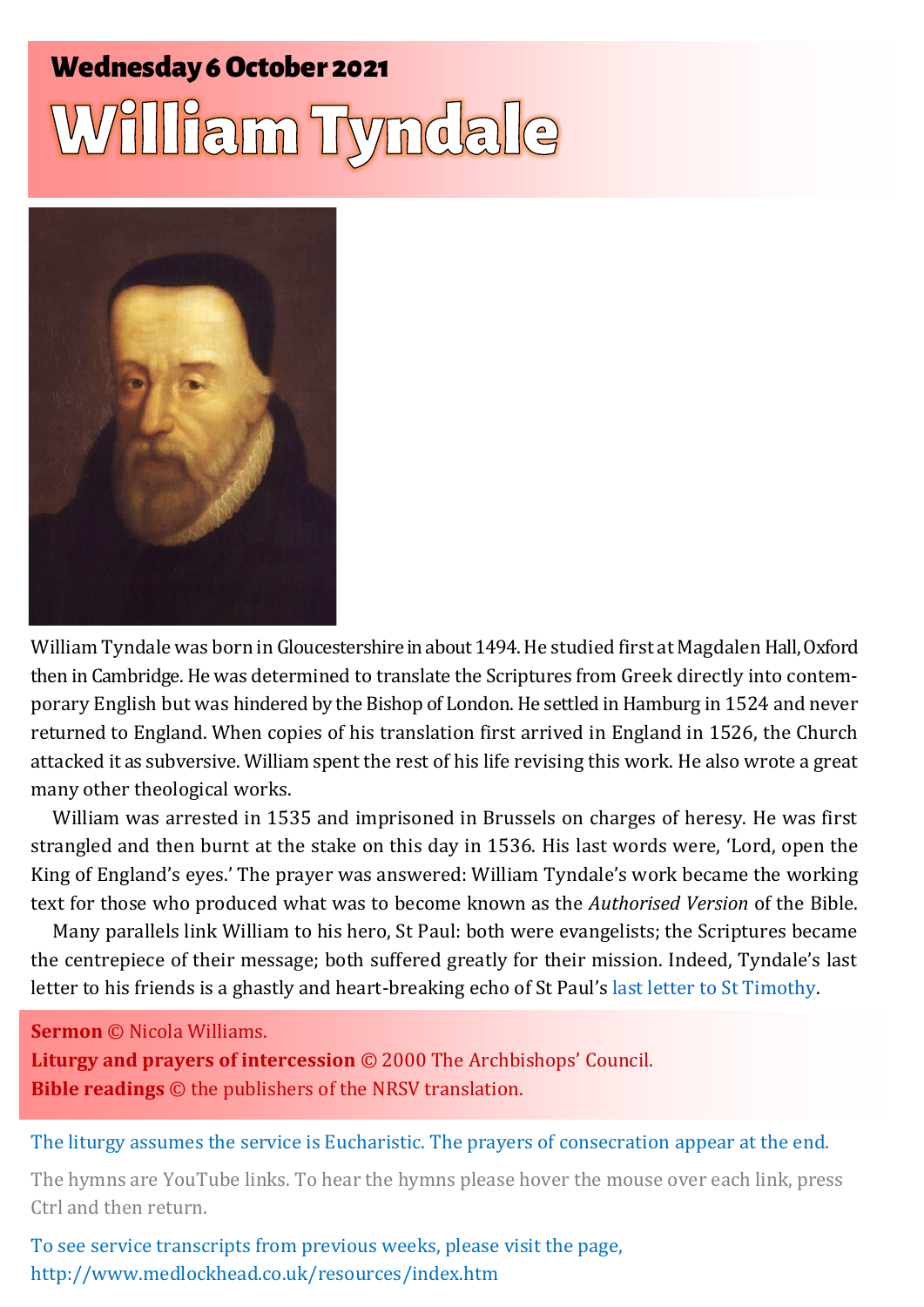#### **Introduction and welcome**

HYMN 1 **[Veni sancta spiritus](https://www.youtube.com/watch?v=WmxXwAgkhW)** (click on this link to hear the hymn)

#### **The Welcome**

In the name of the Father, and of the Son, and of the Holy Spirit

All **Amen.**

The Lord be with you

All **And also with you.**

#### **The Preparation**

All **Almighty God,**

**to whom all hearts are open, all desires known, and from whom no secrets are hidden: cleanse the thoughts of our hearts by the inspiration of your Holy Spirit, that we may perfectly love you, and worthily magnify your holy name; through Christ our Lord. Amen.**

Our Lord Jesus Christ said:

The first commandment is this: 'Hear, O Israel, the Lord our God is the only Lord. You shall love the Lord your God with all your heart, with all your soul, with all your mind, and with all your strength.'

And the second is this: 'Love your neighbour as yourself.' There is no other commandment greater than these. On these two commandments hang all the law and the prophets.

#### All **Amen. Lord, have mercy.**

The saints were faithful unto death and now dwell in the heavenly kingdom for ever. As we celebrate their joy, let us bring to the Lord our sins and weaknesses, and ask for his mercy.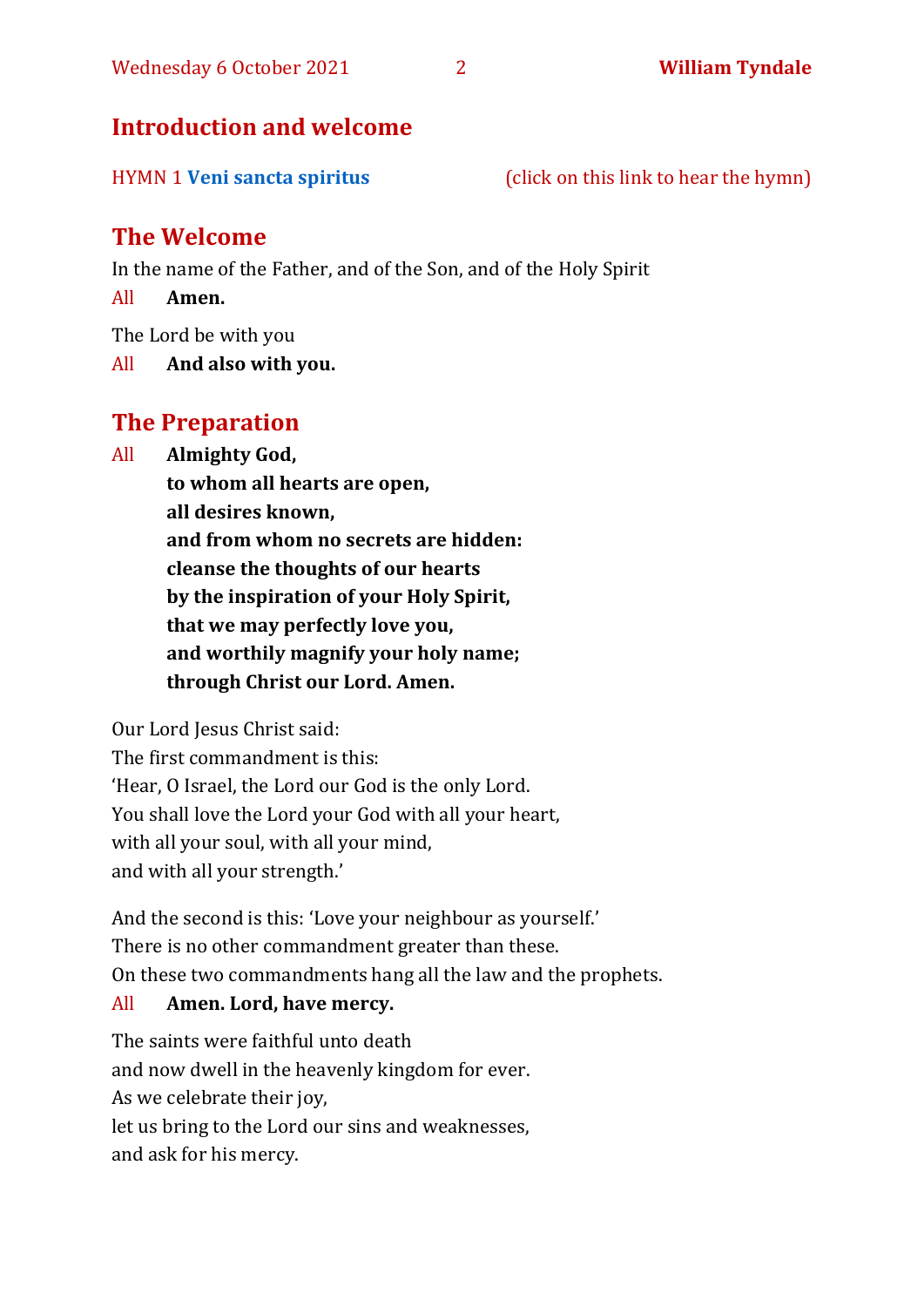All **Almighty God, our heavenly Father, we have sinned against you and against our neighbour in thought and word and deed, through negligence, through weakness, through our own deliberate fault. We are truly sorry and repent of all our sins. For the sake of your Son Jesus Christ, who died for us, forgive us all that is past and grant that we may serve you in newness of life to the glory of your name. Amen.**

Almighty God,

who forgives all who truly repent, have mercy upon you, pardon and deliver you from all your sins, confirm and strengthen you in all goodness, and keep you in life eternal; through Jesus Christ our Lord. All **Amen.**

### **The Gloria**

This Gloria is sung to the tune of 'Cwm Rhondda'. Click **[here](https://www.youtube.com/watch?v=l71MLQ22dIk)** for the tune.

All **Glory be to God in Heaven, Songs of joy and peace we bring, Thankful hearts and voices raising, To creation's Lord we sing. Lord we thank you, Lord we praise you, Glory be to God our King: Glory be to God our King. Lamb of God, who on our shoulders, Bore the load of this world's sin; Only Son of God the Father, You have brought us peace within. Lord, have mercy, Christ have mercy,**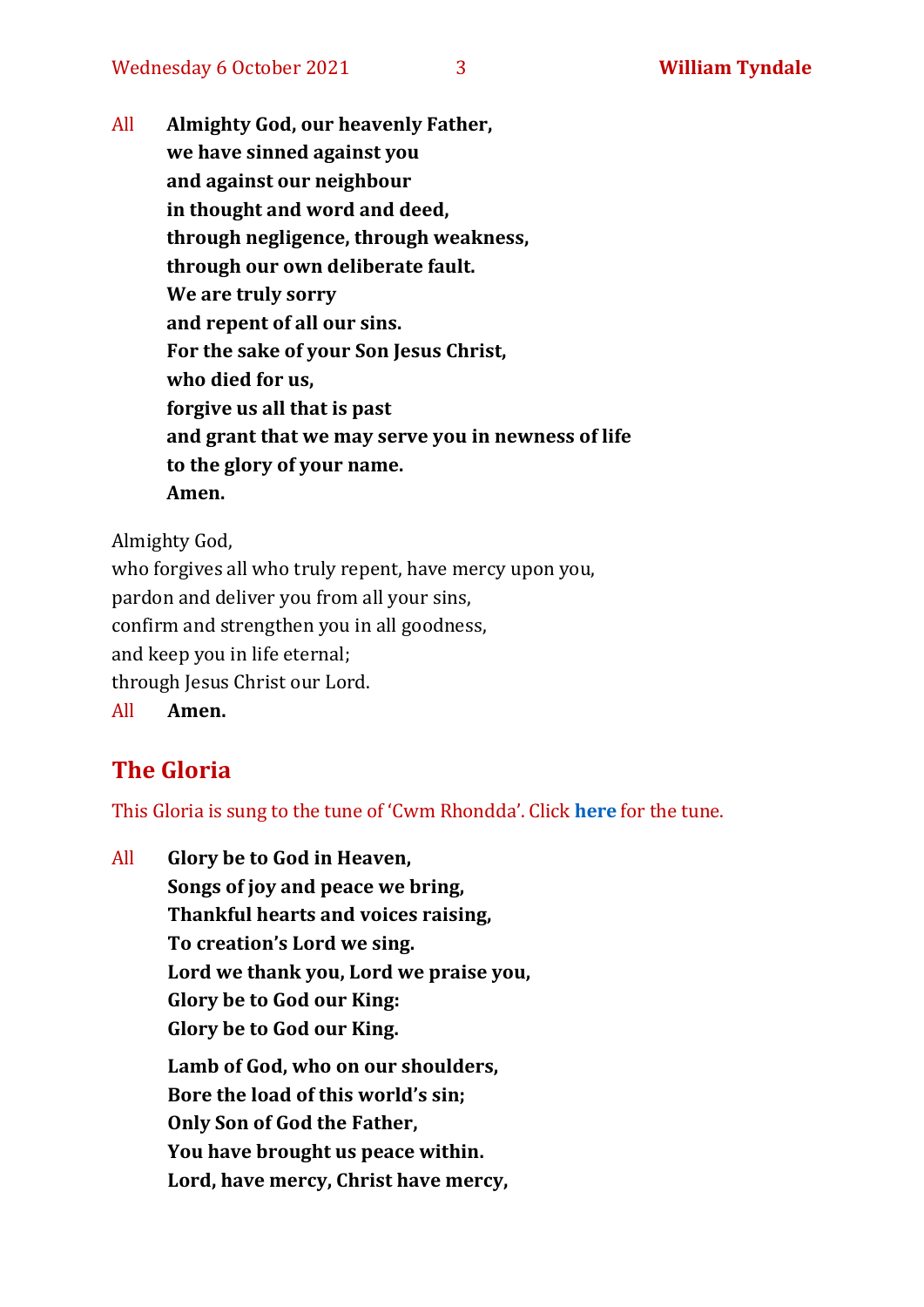**Now your glorious reign begin: Now your glorious reign begin.**

**You O Son of God are Holy, You we praise with one accord. None in heav'n or earth is like you, Only you are Christ the Lord. With the Father and the Spirit, Ever worshipped and adored: Ever worshipped and adored.**

### **The Collect for William Tyndale**

Lord, give to your people grace to hear and keep your word that, after the example of your servant William Tyndale, we may not only profess your gospel but also be ready to suffer and die for it, to the honour of your name; through Jesus Christ your Son our Lord, who is alive and reigns with you, in the unity of the Holy Spirit, one God, now and for ever. All **Amen.**

### **First reading**

A reading from the book of Proverbs

Does not wisdom call, and does not understanding raise her voice? On the heights, beside the way, at the crossroads she takes her stand; beside the gates in front of the town, at the entrance of the portals she cries out: 'To you, O people, I call, and my cry is to all that live. O simple ones, learn prudence; acquire intelligence, you who lack it. Hear, for I will speak noble things, and from my lips will come what is right; for my mouth will utter truth; wickedness is an abomination to my lips. All the words of my mouth are righteous; there is nothing twisted or crooked in them. They are all straight to one who understands and right to those who find knowledge. Take my instruction instead of silver, and knowledge rather than choice gold; for wisdom is better than jewels, and all that you may desire cannot compare with her.' *Proverbs 8:1–11*

This is the Word of the Lord

All **Thanks be to God.**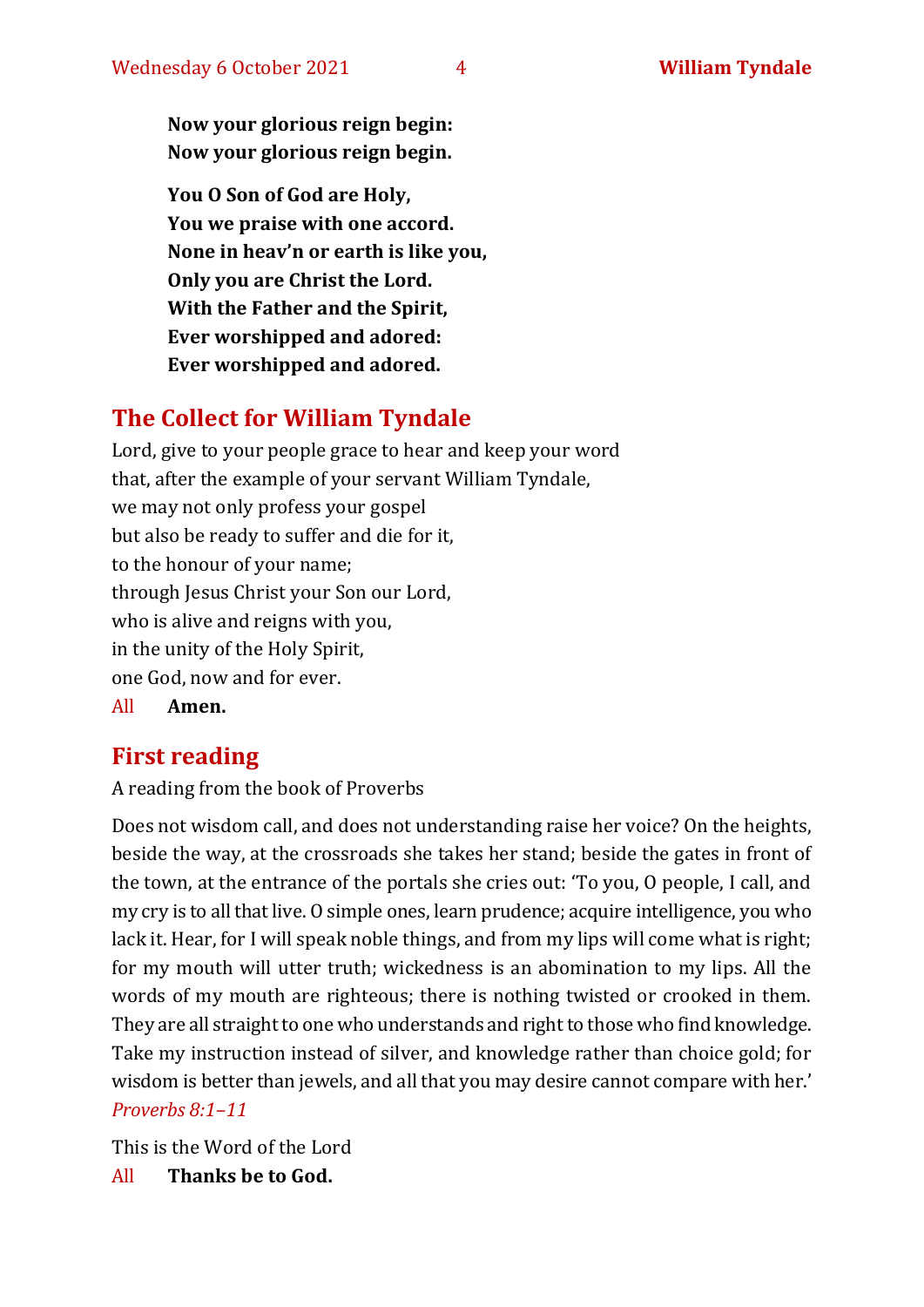### **Second reading**

A reading from the Second Letter of St Paul to Timothy

All who want to live a godly life in Christ Jesus will be persecuted. But wicked people and impostors will go from bad to worse, deceiving others and being deceived. But as for you, continue in what you have learned and firmly believed, knowing from whom you learned it, and how from childhood you have known the sacred writings that are able to instruct you for salvation through faith in Christ Jesus. All Scripture is inspired by God and is useful for teaching, for reproof, for correction, and for training in righteousness, so that everyone who belongs to God may be proficient, equipped for every good work. *2 Timothy 3:12–17*

This is the Word of the Lord

All **Thanks be to God.**

HYMN 2 **[The Lord is my light](https://www.youtube.com/watch?v=r64gcGMNhDE)** (please click on this link to hear the hymn)

### **Gospel reading**

Hear the Gospel of our Lord Jesus Christ according to John

#### All **Glory to you O Lord.**

Jesus said to his disciples, 'I have made your name known to those whom you gave me from the world. They were yours, and you gave them to me, and they have kept your word. Now they know that everything you have given me is from you; for the words that you gave to me I have given to them, and they have received them and know in truth that I came from you; and they have believed that you sent me. I have given them your word, and the world has hated them because they do not belong to the world, just as I do not belong to the world. I am not asking you to take them out of the world, but I ask you to protect them from the evil one.

'They do not belong to the world, just as I do not belong to the world. Sanctify them in the truth; your word is truth. As you have sent me into the world, so I have sent them into the world. And for their sakes I sanctify myself, so that they also may be sanctified in truth.' *John 17:6–8, 14–19*

This is the Gospel of the Lord

#### All **Praise to you O Christ.**

#### **Sermon**

William Tyndale revolutionised the way we, in England, read and understand the Bible; driven to spread the Gospel in the best way that he knew how, Tyndale was a man of words and language.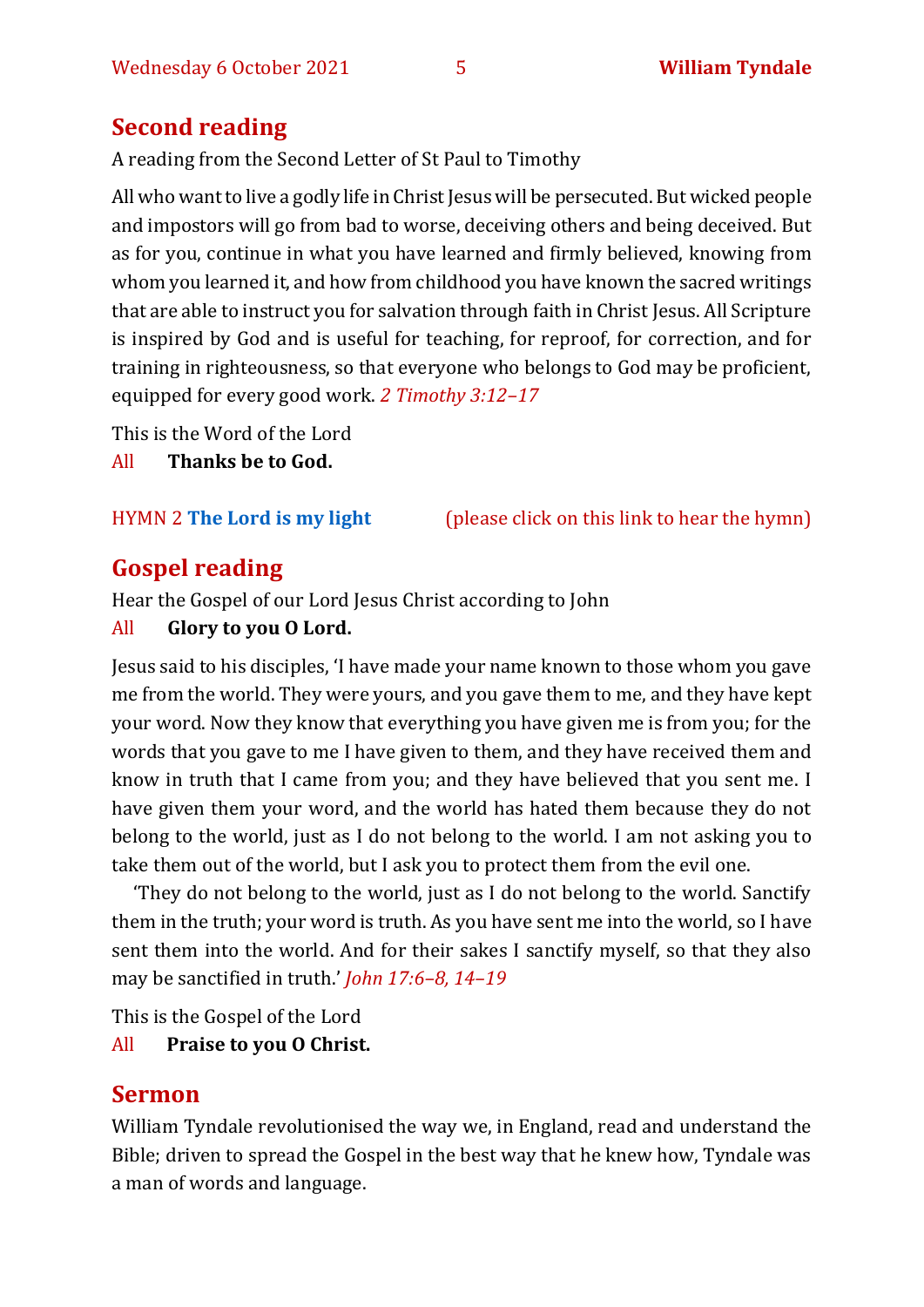Words are strange things when you really think about it: each letter sits in a specific sequence to make up a word and is recognised to have a particular meaning. Each letter can be pronounced in different ways depending upon how it is written, and what it is being used for. In fact, if we are going to look at the power of words, then we need only turn to the Gospel of John 1:1–5:

*In the beginning was the Word, and the Word was with God, and the Word was God. He was in the beginning with God. All things were made through Him, and without Him nothing was made that was made. In Him was life, and the Life was the light of men.*

Jesus is *the Word.* Words are one of our primary ways of communicating and so to say that Jesus is the Word is to say that He communicates with us, He understands us, and He understands all things because He made all things. What He had to say was vital. Paul puts it this way in today's reading from Timothy: '*from childhood you have known the sacred writings (words) that are able to instruct you for salvation through faith in Christ Jesus'.* What Jesus had to say to us enabled us to have salvation.

However, there is a problem and that is language. There are thought to be 6500 languages in the world (the most recognised word of all is apparently 'huh'. It is recognised as having the same meaning and spelling in 32 countries and so it's the word that more of us on the planet have in common). Lots of languages have some words in common but to learn to speak and read in another language is no easy thing.

According to Genesis, at one time the whole of humanity spoke just one language. However, humanity began to build great understanding and decided to build a tower so high, that it would reach the highest heavens. They did not seek to do this to praise God, but rather to glorify their own abilities and so God tore down the tower (of Babel) and divided human speech into languages.

In the 1500's it was common-place for Mass to be delivered in Latin. It wasn't until 1544 that a set of Liturgy was written in English, and so people had to trust that the translation by the Priest was true and authentic.

Imagine the Priest standing in front of his flock reading the words of today's collect in Latin: '*Lord, give to your people grace to hear and keep your word'* How would we hear and keep the word if we had no idea that was what we were being asked to do!

Today's proverb would also make little sense: '*Hear, for I will speak noble things, and from my lips will come what is right; for my mouth will utter truth.'*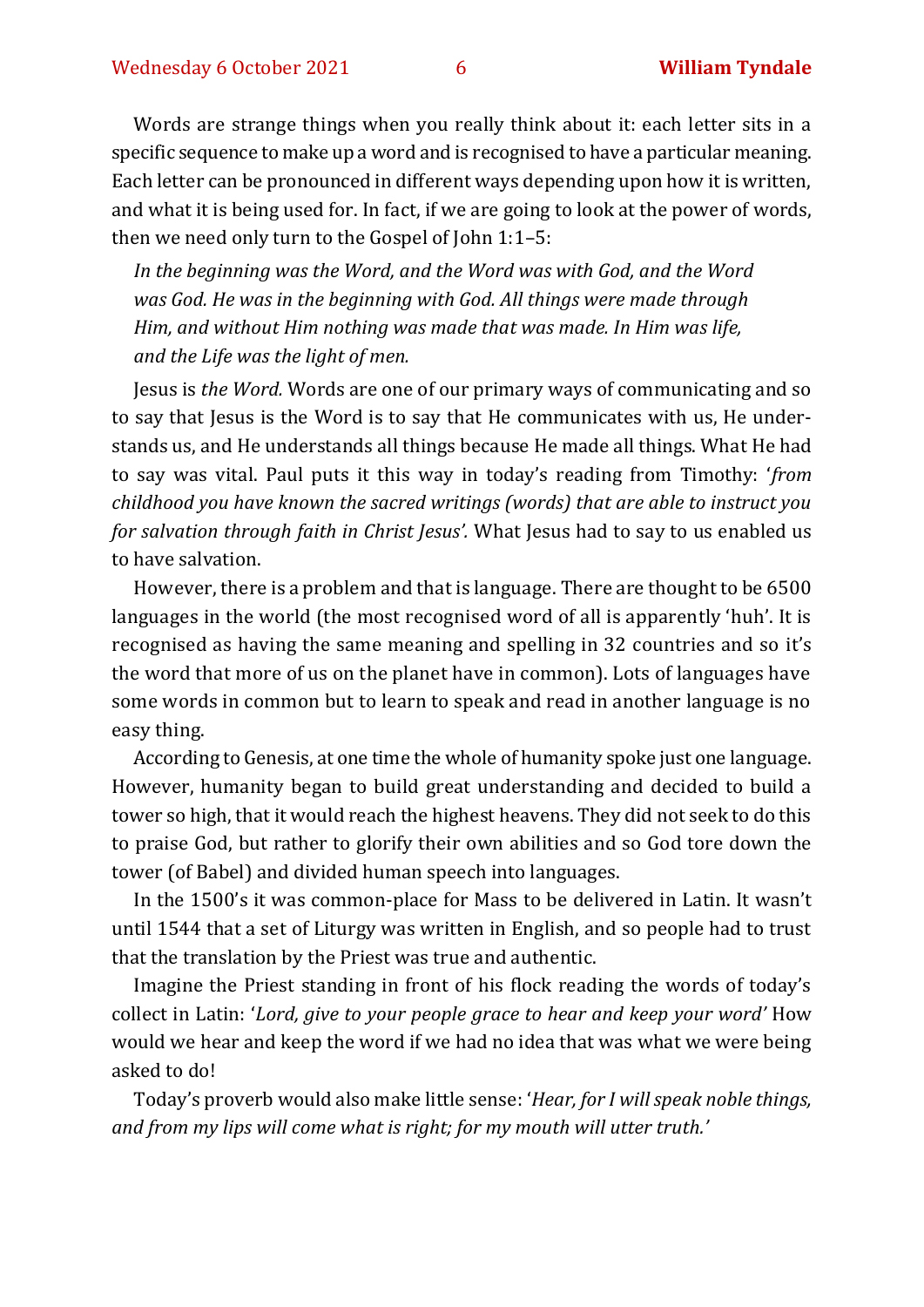The Proverbs personify wisdom as a woman. She is to be sought and understood at all costs but how to do that when Priests were speaking to us in Latin? In real terms language was being used by the church, to repair that curtain torn in two on the day Christ was crucified and to build again, a barrier between God and His people. Priests once again performed that function and, once again, the 'everyday' man and woman needed to go through the barrier to understand God.

However, one humble invention became the means of change—the printing press! Now the spoken word was to be overtaken by the written word. William Tyndale knew the power of the written word. William Tyndale, along with his contemporaries, knew that words and language were being used to retain power and restrict the poor. And this was especially evident within the Catholic Church. Latin was spoken and words were chosen specifically and carefully to get across the Catholic doctrine.

John Wycliffe was one of Tyndale's contemporaries. He helped to make the Bible accessible to all people, no matter how rich or poor they were, by translating the Bible into English. But it was Tyndale who, in 1526 published the first complete Bible using the new printing press. This meant that the Bible was not only now in the English language, but it was also affordable!

However, once more people could read and understand the Bible, they decided that the Protestant Church was more appealing and they began to leave the Catholic Church which, although not the trigger for the English Reformation, was certainly a turning point in the movement. Soon the Protestant doctrine overtook that of Catholicism in England.

The Catholic Church was a powerful enemy though and Tyndale fled for his life, to live abroad. Bibles had to be printed abroad and smuggled into Britain but by 1536 there were thought to be 16,000 copies in England alone. Tyndale's Bible was the first ever to be mass produced and it contained an epilogue explaining Luther's radical theology of justification by faith alone. Catholicism taught that justification could be bought, literally, with the payment of priests who would pray for your forgiveness. Catholics also, fundamentally, believed that justification was to be gained by good works rather than by faith alone.

Tyndale used words carefully to promote a Protestant theology. For example, he swapped the word 'charity' for the word 'love' when describing 'Agape' as this took the emphasis away from doing good works and he switched 'do penance' to 'repent' when describing the meaning of *metanoeite*.

So many people have made their mark in the history of the English Reformation but, to the Christian living in England at that time, few can have made such a big impression as William Tyndale. It is difficult for us to understand how amazing it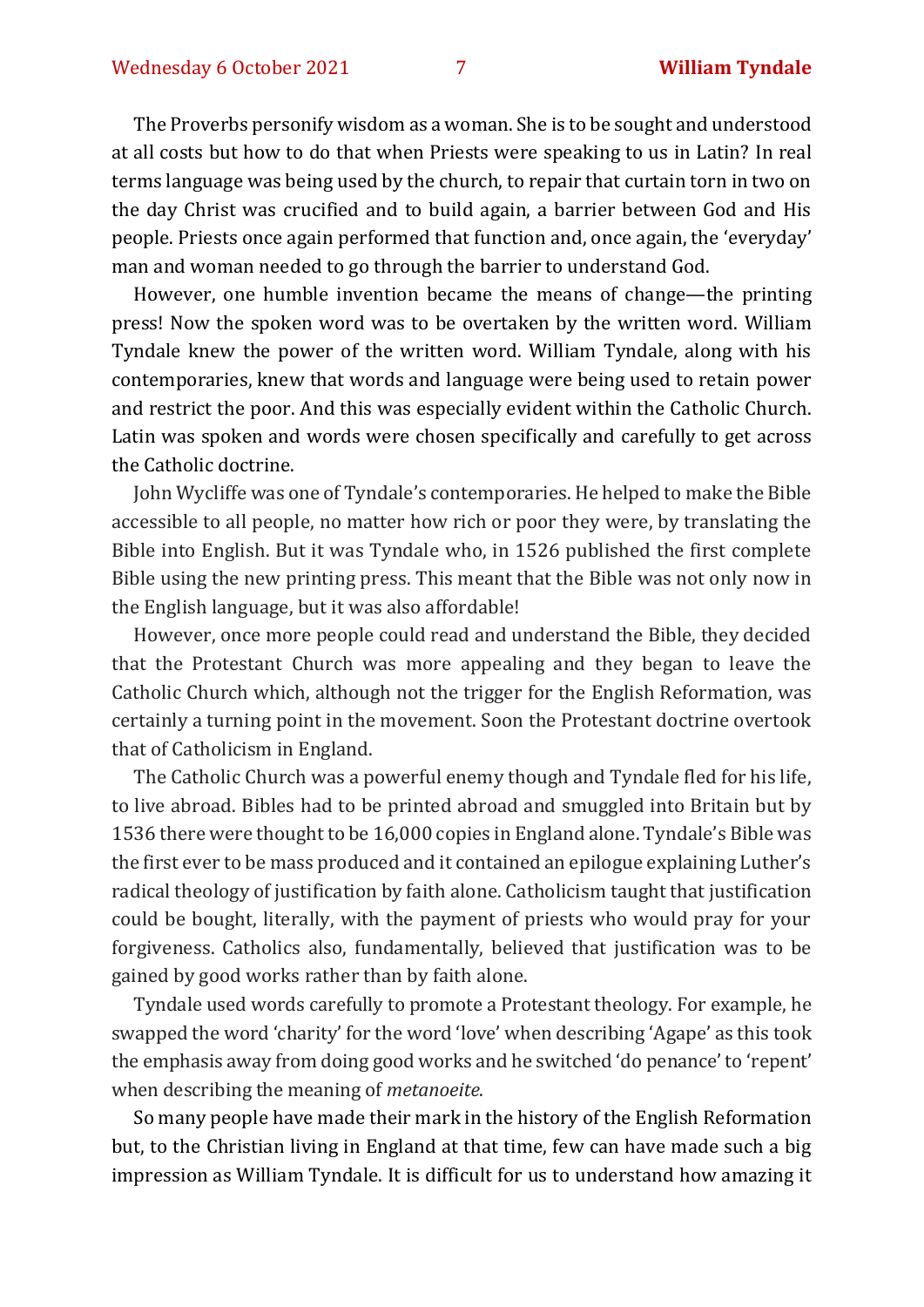would have been to finally own a readable Bible, but the Proverbs of the Old Testament placed so much emphasis upon 'understanding' for a reason. William Tyndale gave the English-speaking world an amazing gift. He opened up the wonders and richness and depth of the Bible to families everywhere. Imagine, for the first time being able to read, or have read to you in English, the words of Jesus in today's Gospel reading,

'*for the words that you gave to me I have given to them, and they have received them and know in truth that I came from you'*

For the first time you would be able to be sure of the meaning, of the power of these words, and you would be able to share them and keep them as Christians have always been called to do. Jesus is telling us that His Word comes from God and that when we receive (understand) them, we will know the truth!

William Tyndale risked so much to enable the 'everyday' man or woman to know the beauty of the Bible. Like so many of the characters within it, Tyndale's journey was not straightforward; he made powerful enemies and risked a great deal for his cause.

In my September sermon I said that the most powerful and important word ever spoken was Saint Mary's 'Yes'. It sparked the conception of Our Lord and Saviour Jesus Christ, and words do indeed have the power to do amazing things when used for the right reasons; they can build peace, express love, be given in devotion to God, but they can also be used to hurt and to wound. Words can be political; they can bring down governments and start wars.

Words are knowledge, and knowledge, as they say, is power. Power doesn't have to mean a domination of others; power can come in many different forms and the power to understand the sweeping beauty of the Bible is unmatched in its ability to change lives. Next time you open your Bible, think of the sacrifices men and women like Tyndale underwent so that you can read it and understand … and then sit back, take a deep breath, and open yourself up to its breathtaking Glory.

### **The Creed**

Do you believe and trust in God the Father, the source of all being and life, the one for whom we exist?

#### All **We believe and trust in him.**

Do you believe and trust in God the Son, who took our human nature, died for us and rose again?

All **We believe and trust in him.**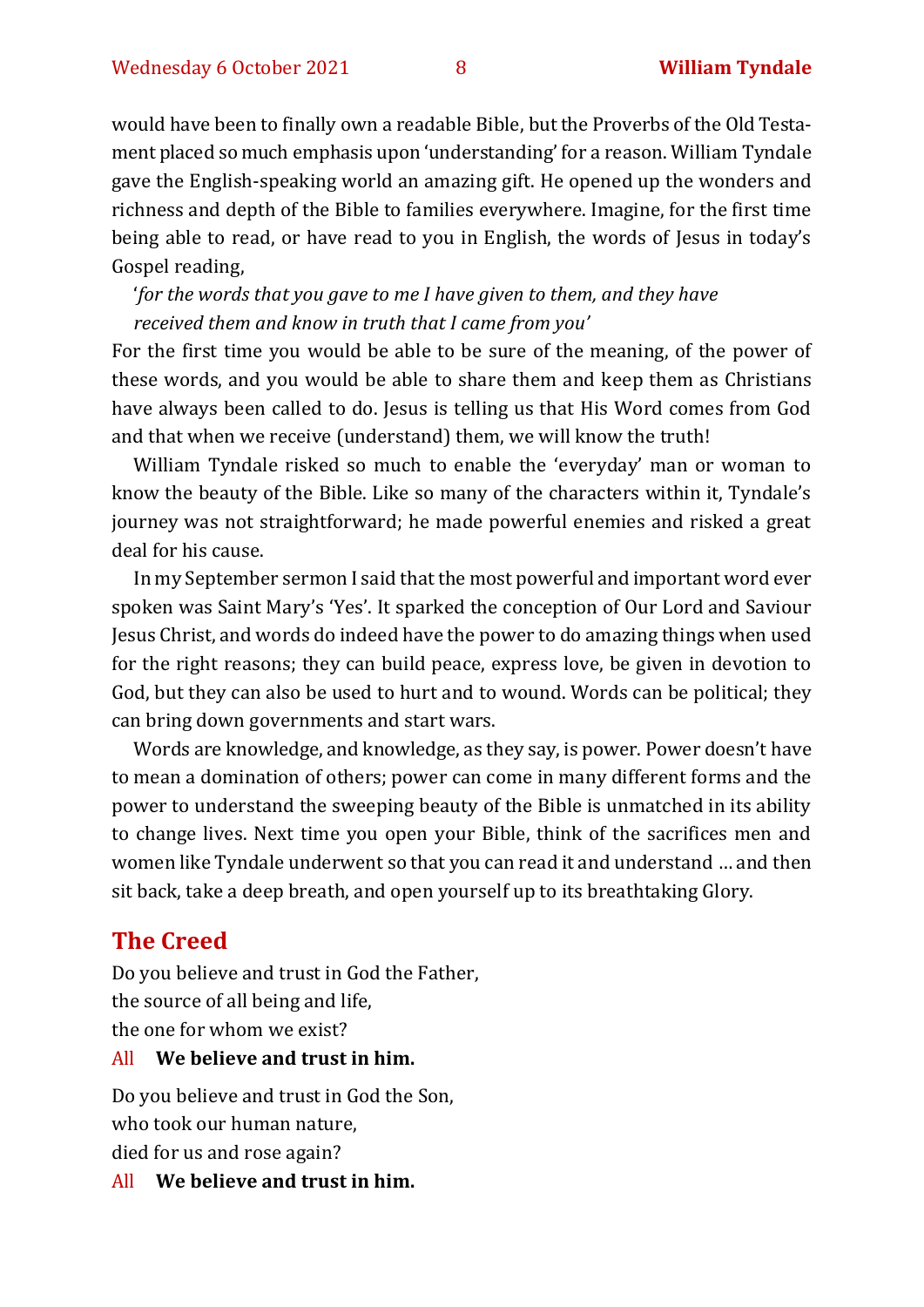Do you believe and trust in God the Holy Spirit, who gives life to the people of God and makes Christ known in the world?

#### All **We believe and trust in him.**

This is the faith of the Church.

All **This is our faith. We believe and trust in one God, Father, Son and Holy Spirit. Amen.**

#### **Prayers of intercession**

We pray for strength to follow Jesus. Saviour, we hear your call.

#### All **Help us to follow.**

Jesus said: 'Whoever wishes to be great among you must be your servant.' Saviour, we hear your call.

#### All **Help us to follow.**

Jesus said: 'Unless you change and become humble like little children, you can never enter the kingdom of heaven.' Saviour, we hear your call.

#### All **Help us to follow.**

Jesus said: 'Happy are the humble; they will receive what God has promised.' Saviour, we hear your call.

#### All **Help us to follow.**

Jesus said: 'Be merciful as your Father is merciful; love your enemies and do good to them.'

Saviour, we hear your call.

#### All **Help us to follow.**

Jesus said: 'Love one another, as I love you; there is no greater love than this, to lay down your life for your friends.'

Saviour, we hear your call.

All **Help us to follow.**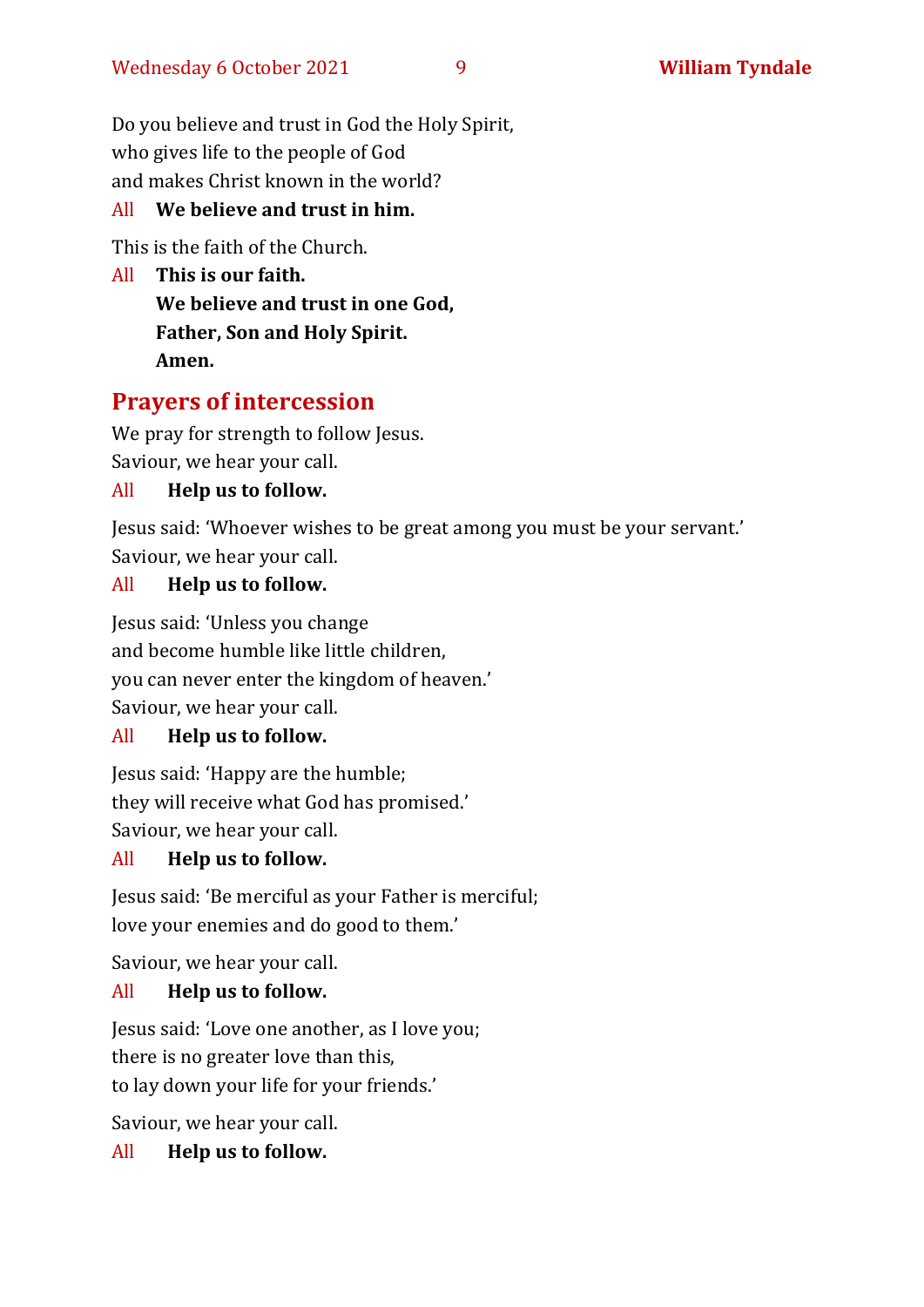Jesus said: 'Go to people everywhere and make them my disciples, and I will be with you always, to the end of time.' Saviour, we hear your call.

#### All **Help us to follow.**

Merciful Father,

All **accept these prayers for the sake of your Son, our Saviour Jesus Christ. Amen.**

#### **The peace**

Once we were far off,

but now in union with Christ Jesus we have been brought near through the shedding of Christ's blood, for he is our peace.

The peace of the Lord be always with you,

All **And also with you.**

HYMN 3 **[Your word is a lamp unto my feet](https://www.youtube.com/watch?v=npWJZwgmKMo)** (click on this link to hear the hymn)

The liturgy of the Communion Service appears below

## The Dismissal

God give you grace to follow his saints in faith and love and steadfastness and the blessing of God the Almighty: Father, Son, and Holy Spirit, be with you now and remain with you always. All **Amen.**

HYMN 4 **[Thou whose almighty word](https://www.youtube.com/watch?v=YNfR3r1WuEY)** (please click on this link to hear the hymn)

Go in peace to love and serve the Lord.

All **In the name of Christ. Amen.**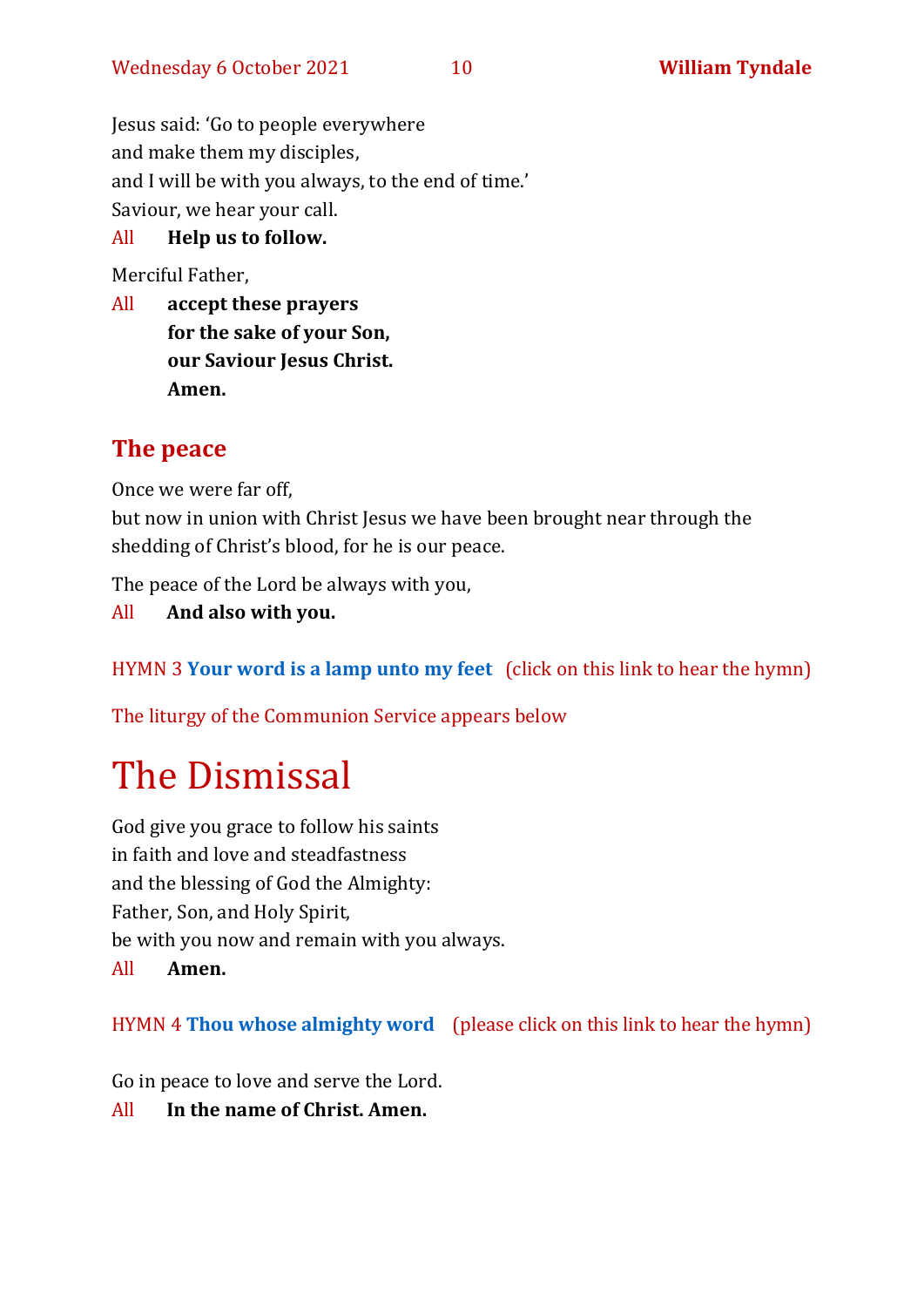## The Liturgy of the Sacrament

#### Eucharistic Prayer (prayer E)

The Lord be with you

#### All **and also with you.**

Lift up your hearts.

#### All **We lift them to the Lord.**

Let us give thanks to the Lord our God.

#### All **It is right to give thanks and praise.**

It is indeed right and good, our duty and our salvation, always and everywhere to give you thanks, holy Father, almighty and eternal God. For following the example of your Son, our Saviour Jesus Christ, your holy martyr William shed his blood for the glory of your name. His death reveals your power made perfect in our human frailty. You choose the weak and make them strong in bearing witness to you through Jesus Christ our Lord. With joyful hearts we echo on earth the song of the angels in heaven as they praise your glory without end:

All **Holy, holy, holy Lord, God of power and might, heaven and earth are full of your glory. Hosanna in the highest. Blessed is he who comes in the name of the Lord. Hosanna in the highest.**

We praise and bless you, loving Father, through Jesus Christ, our Lord; and as we obey his command, send your Holy Spirit, that broken bread and wine outpoured may be for us the body and blood of your dear Son.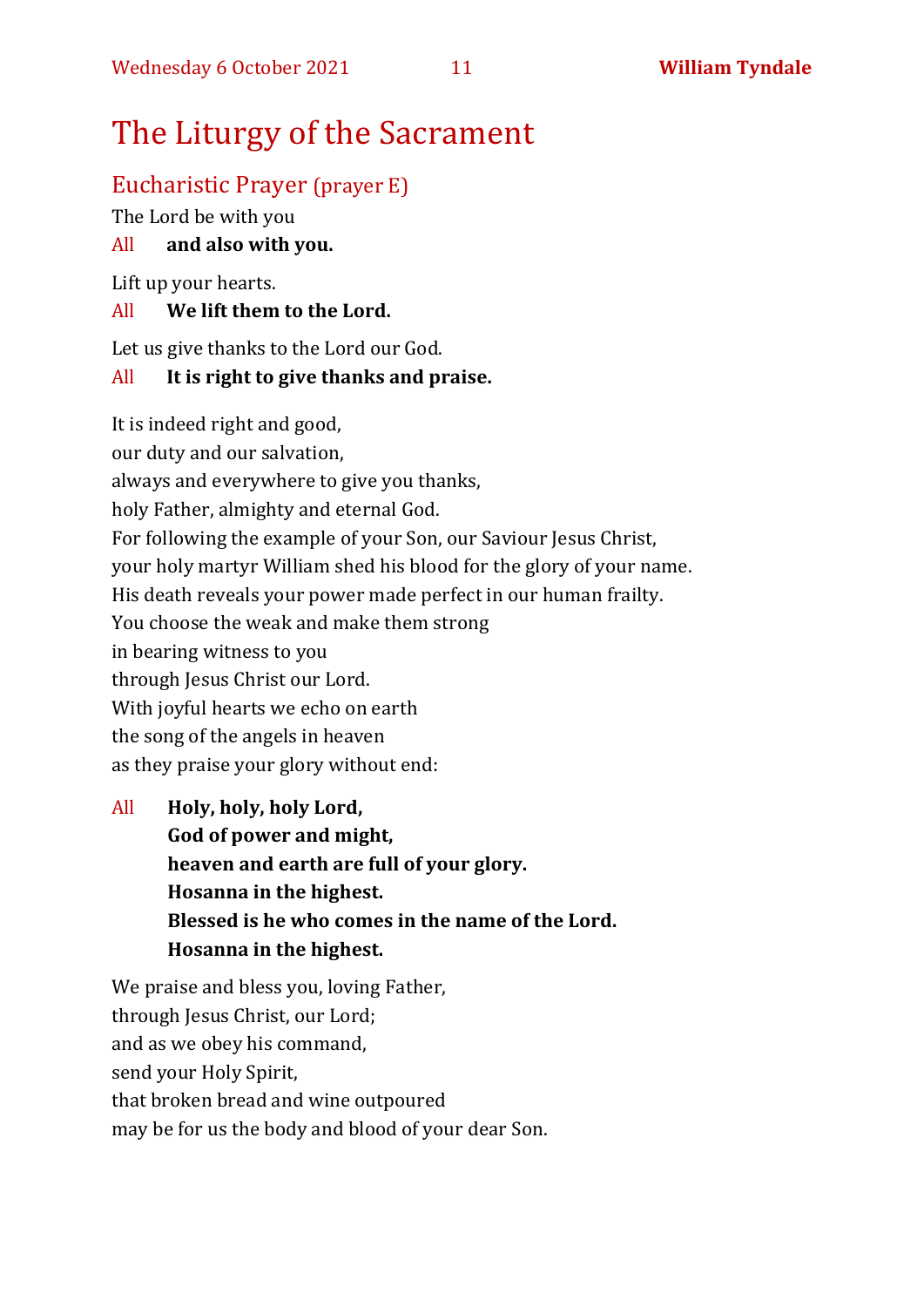On the night before he died he had supper with his friends and, taking bread, he praised you. He broke the bread, gave it to them and said: Take, eat; this is my body which is given for you; do this in remembrance of me.

When supper was ended he took the cup of wine. Again he praised you, gave it to them and said: Drink this, all of you; this is my blood of the new covenant, which is shed for you and for many for the forgiveness of sins. Do this, as often as you drink it, in remembrance of me.

So, Father, we remember all that Jesus did, in him we plead with confidence his sacrifice made once for all upon the cross.

Bringing before you the bread of life and cup of salvation, we proclaim his death and resurrection until he comes in glory.

Great is the mystery of faith:

All **Christ has died. Christ is risen. Christ will come again.**

Lord of all life, help us to work together for that day when your kingdom comes and justice and mercy will be seen in all the earth.

Look with favour on your people, gather us in your loving arms and bring us with William Tyndale and all the saints to feast at your table in heaven.

Through Christ, and with Christ, and in Christ, in the unity of the Holy Spirit, all honour and glory are yours, O loving Father, for ever and ever.

All **Amen.**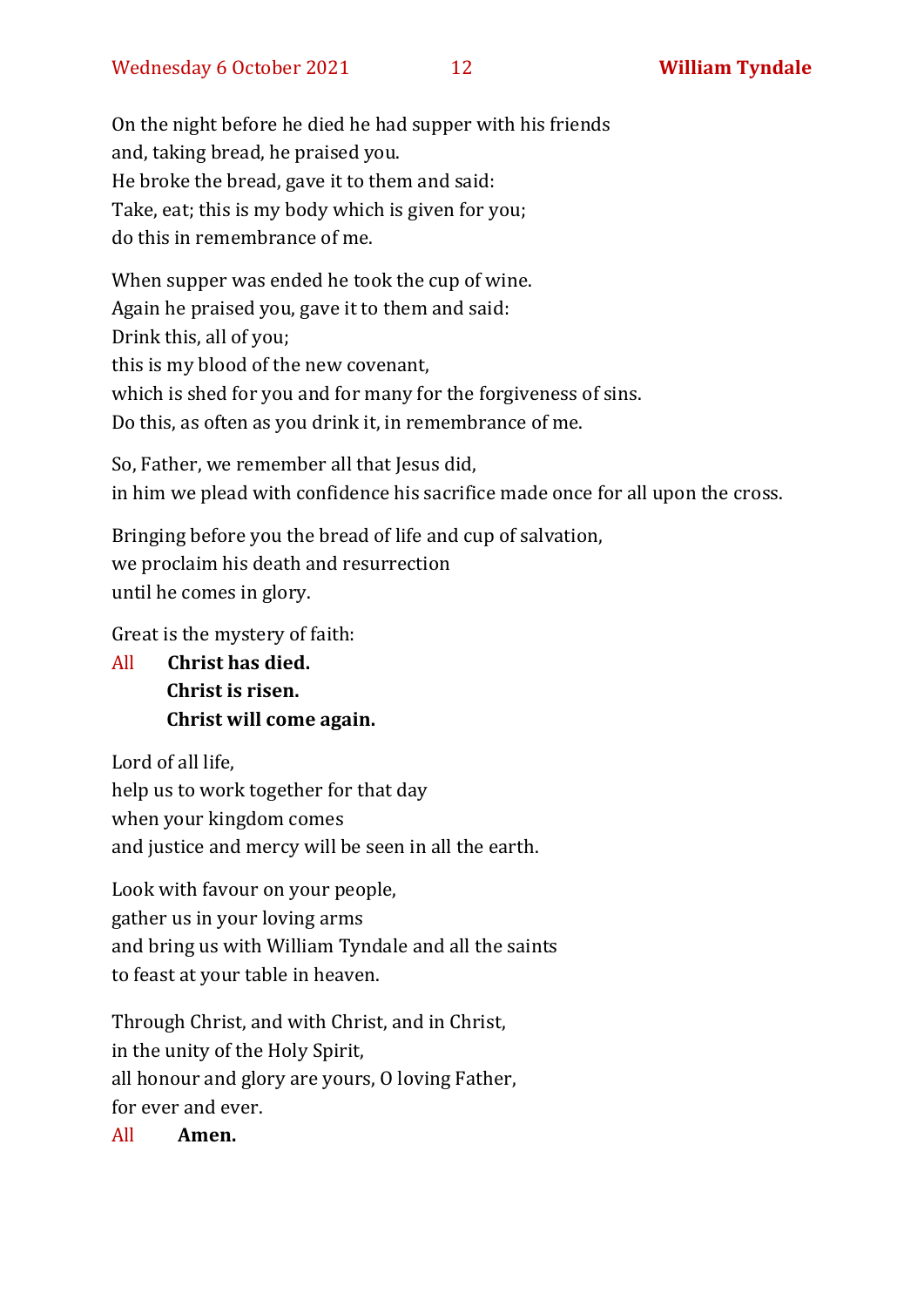### The Lord's Prayer

As our Saviour taught us, so we pray

All **Our Father in heaven, hallowed be your name, your kingdom come, your will be done, on earth as in heaven. Give us today our daily bread. Forgive us our sins as we forgive those who sin against us. Lead us not into temptation but deliver us from evil. For the kingdom, the power,** 

**and the glory are yours now and for ever. Amen.**

#### Breaking of the Bread

We break this bread to share in the body of Christ.

- All **Though we are many, we are one body, because we all share in one bread.**
- All **Lamb of God,**

**you take away the sin of the world, have mercy on us.**

**Lamb of God, you take away the sin of the world, have mercy on us.**

**Lamb of God, you take away the sin of the world, grant us peace.**

Draw near with faith. Receive the body of our Lord Jesus Christ which he gave for you, and his blood which he shed for you. Eat and drink in remembrance that he died for you, and feed on him in your hearts by faith with thanksgiving.